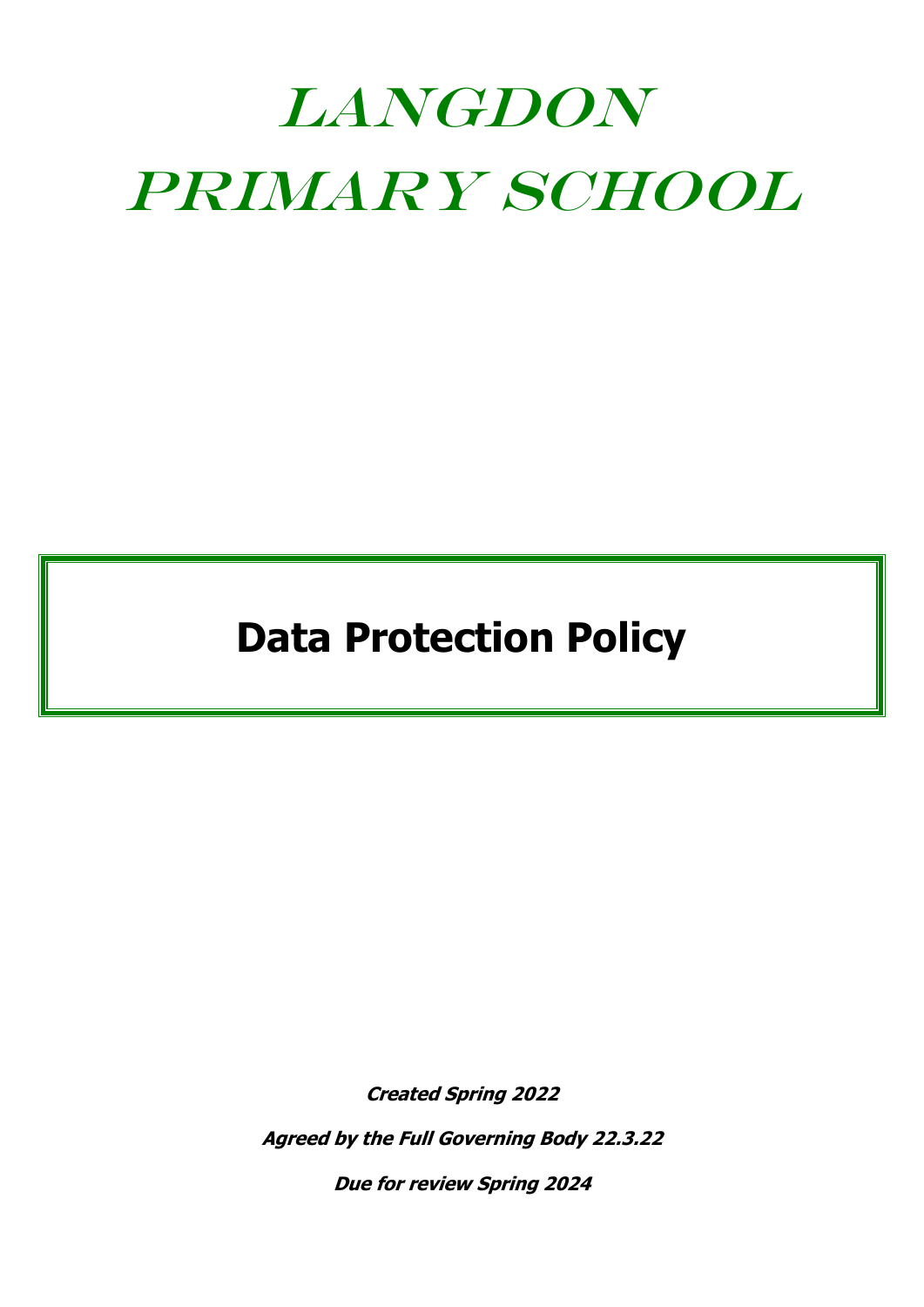#### **Langdon Primary School Data Protection Policy**

General Data Protection Regulation (UK GDPR) and The Data Protection Act 2018 (DPA) is the law that protects personal privacy and upholds individual's rights. It applies to anyone who handles or has access to people's personal data.

This policy is intended to ensure that personal information is dealt with properly and securely and in accordance with the legislation. It will apply to personal information regardless of the way it is used, recorded and stored and whether it is held in paper files or electronically.

## **Policy Objectives**

The school as the Data Controller will comply with its obligations under the UK GDPR and DPA. The school is committed to being concise, clear and transparent about how it obtains and uses personal information and will ensure data subjects are aware of their rights under the legislation.

All staff must have a general understanding of the law and understand how it may affect their decisions in order to make an informed judgement about how information is gathered, used and ultimately deleted. All staff must read, understand and comply with this policy.

The Information Commissioner as the Regulator can impose fines of up to 20 million Euros (approximately £17.5 million) for serious breaches of the UK GDPR, therefore it is imperative that the School and all staff comply with the legislation.

# **Scope of the Policy**

Personal data is any information that relates to an identified or identifiable living individual who can be identified directly or indirectly from the information<sup>1</sup>. The information includes factors specific to the physical, physiological, genetic, mental, economic, cultural or social identity of a living individual. This includes any expression of opinion about an individual and intentions towards an individual. Under the UK GDPR personal information also includes an identifier such as a name, an identification number, location data or an online identifier.

The School collects a large amount of personal data every year including: pupil records, staff records, names and addresses of those requesting prospectuses, examination marks, references, fee collection as well as the many different types of research data used by the School. In addition, it may be required by law to collect and use certain types of information to comply with statutory obligations of Local Authorities (LAs), government agencies and other bodies.

# **The Principles**

The principles set out in the UK GDPR must be adhered to when processing personal data:

- 1. Personal data must be processed lawfully, fairly and in a transparent manner (**lawfulness, fairness and transparency**)
- 2. Personal data shall be collected for specified, explicit and legitimate purposes and not further processed in a manner that is incompatible with those purposes (**purpose limitation**).
- 3. Personal data shall be adequate, relevant and limited to what is necessary in relation to the purpose(s) for which they are processed (**data minimisation**).
- 4. Personal data shall be accurate and where necessary kept up to date and every reasonable step must be taken to ensure that personal data that are inaccurate are erased or rectified without delay (**accuracy**).
- 5. Personal data shall be kept in a form which permits identification of data subjects for no longer than is necessary for the purpose for which the personal data is processed (**storage limitation**).

<sup>1</sup> <sup>1</sup> UK GDPR Article 4 Definitions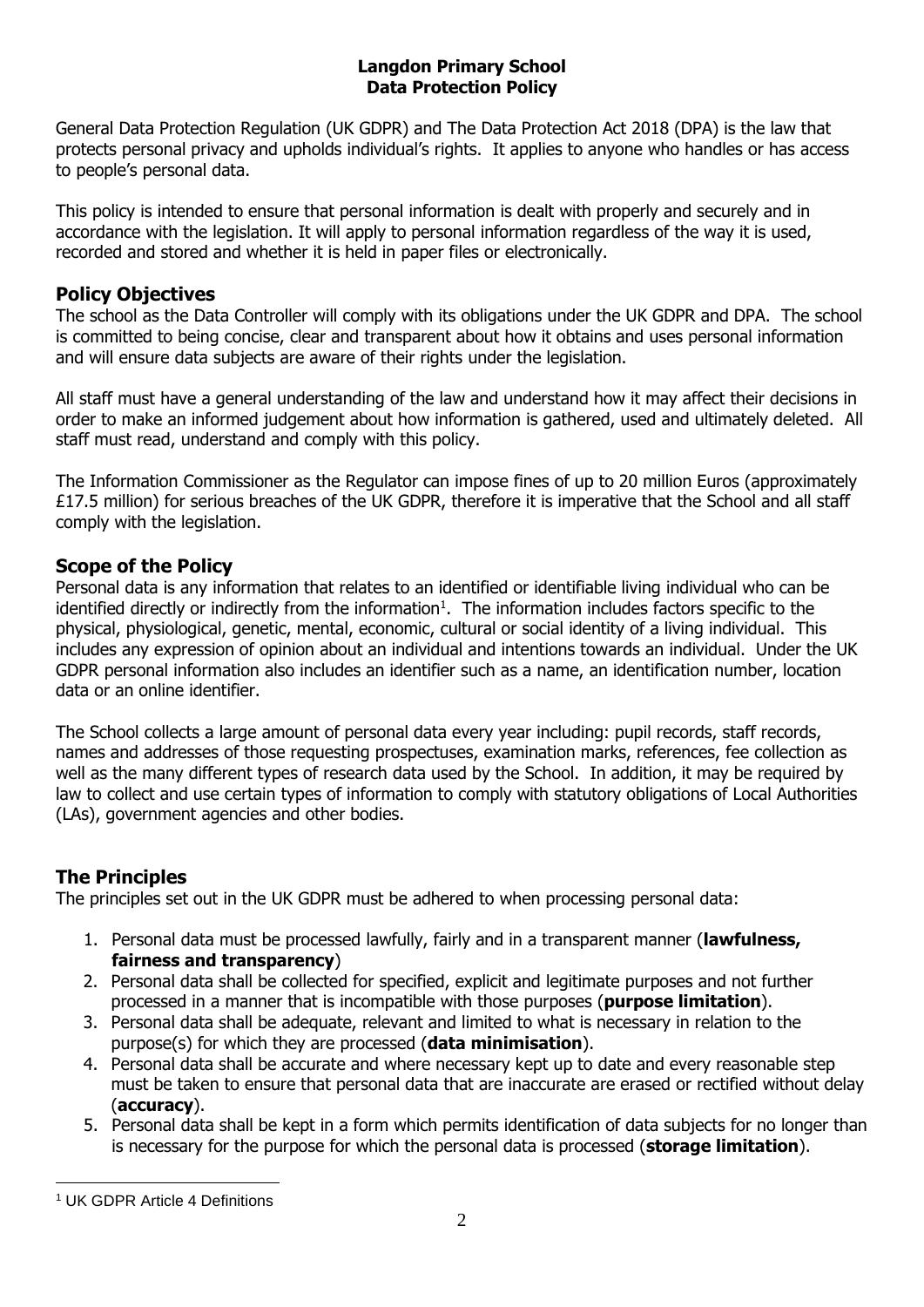6. Appropriate technical and organisational measures shall be taken to safeguard the rights and freedoms of the data subject and to ensure that personal information are processed in a manner that ensures appropriate security of the personal data and protects against unauthorised or unlawful processing of personal data and against accidental loss or destruction of, or damage to, personal data (**integrity and confidentiality**).

# **Transfer Limitation**

In addition, personal data shall not be transferred to an international organisation or a third country outside the UK unless that country or territory ensures an adequate level of protection for the rights and freedoms of data subjects in relation to the processing of personal data as determined by the Secretary of State or where the organisation receiving the data has provided adequate safeguards<sup>2</sup>.

This means that individuals' rights must be enforceable and effective legal remedies for individuals must be available following the transfer. It may also be possible to transfer data where the data subject has provided explicit consent or for other limited reasons. Staff should contact the DPO if they require further assistance with a proposed transfer of personal data outside of the EEA.

# **Lawful Basis for processing personal information**

Before any processing activity starts for the first time, and then regularly afterwards, the purpose(s) for the processing activity and the most appropriate lawful basis (or bases) for that processing must be selected:

- Processing is necessary for the performance of a task carried out in the public interest or in the exercise of official authority vested in the school
- Processing is necessary for the performance of a contract to which the data subject is party, or in order to take steps at the request of the data subject prior to entering into a contract
- Processing is necessary for compliance with a legal obligation to which the data controller is subject
- Processing is necessary in order to protect the vital interests of the data subject or of another natural person
- Processing is necessary for the purposes of the legitimate interests pursued by the data controller or by a third party<sup>3</sup>
- The data subject has given consent to the processing of his or her data for one or more specific purposes. Agreement must be indicated clearly either by a statement or positive action to the processing. Consent requires affirmative action so silence, pre-ticked boxes or inactivity are unlikely to be sufficient. If consent is given in a document which deals with other matters, the consent must be kept separate from those other matters

Data subjects must be easily able to withdraw consent to processing at any time and withdrawal must be promptly honoured. Consent may need to be reviewed if personal data is intended to be processed for a different and incompatible purpose which was not disclosed when the data subject first gave consent.

<sup>1</sup> <sup>2</sup> These may be provided by a legally binding agreement between public authorities or bodies, standard data protection clauses provided by the ICO or certification under an approved mechanism.

<sup>&</sup>lt;sup>3</sup> The UK GDPR states that legitimate interests do not apply to processing carried out by public authorities in the performance of their tasks, Article 6 However, the ICO indicates that where there are other legitimate purposes outside the scope of the tasks as a public authority, legitimate interests may be considered where appropriate (particularly relevant for public authorities with commercial interests).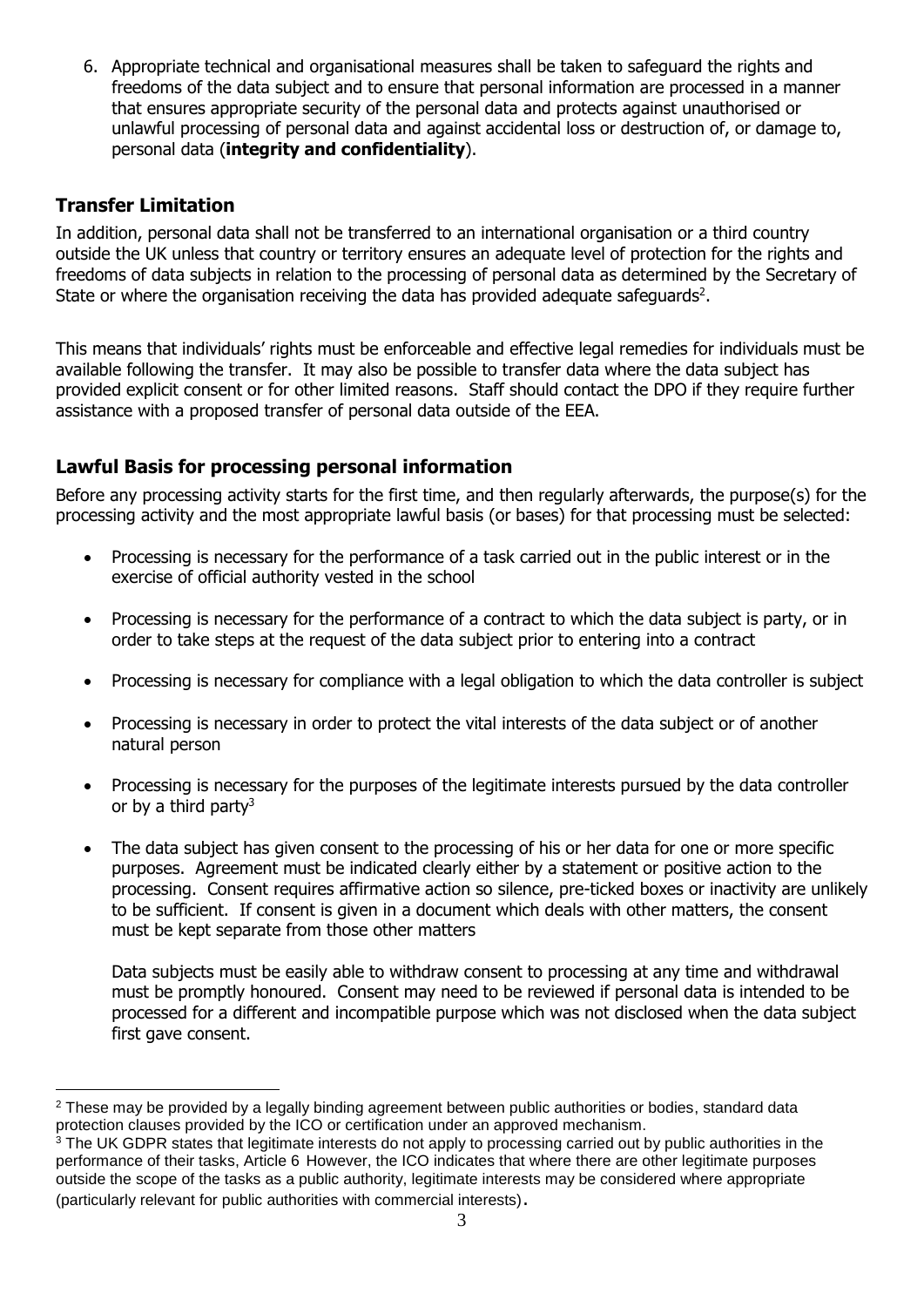The decision as to which lawful basis applies must be documented, to demonstrate compliance with the data protection principles and include information about both the purposes of the processing and the lawful basis for it in the school's relevant privacy notice(s).

When determining whether legitimate interests are the most appropriate basis for lawful processing (only where appropriate outside the school's public tasks) a legitimate interests assessment must be carried out and recorded. Where a significant privacy impact is identified, a data protection impact assessment (DPIA) may also need to be conducted.

## **Sensitive Personal Information**

Processing of sensitive personal information (known as 'special categories of personal data') is prohibited<sup>4</sup> unless a lawful special condition for processing is identified.

Sensitive personal information is data which reveals racial or ethnic origin, political opinions, religious or philosophical beliefs, trade union membership, sex life or orientation or is genetic or biometric data which uniquely identifies a natural person.

Sensitive personal information will only be processed if:

- There is a lawful basis for doing so as identified on previous page
- One of the special conditions for processing sensitive personal information applies:
	- (a) the individual ('data subject') has given explicit consent (which has been clearly explained in a Privacy Notice)
	- (b) the processing is necessary for the purposes of exercising the employment law rights or obligations of the school or the data subject
	- (c) the processing is necessary to protect the data subject's vital interests, and the data subject is physically incapable of giving consent
	- (d) the processing is carried out in the course of its legitimate activities with appropriate safeguards by a foundation, association or any other not-for-profit body with a political, philosophical, religious or trade-union aim
	- (e) the processing relates to personal data which are manifestly made public by the data subject
	- (f) the processing is necessary for the establishment, exercise or defence of legal claims
	- (g) the processing is necessary for reasons of substantial public interest
	- (h) the processing is necessary for purposes of preventative or occupational medicine, for the assessment of the working capacity of the employee, the provision of social care and the management of social care systems or services
	- (i) the processing is necessary for reasons of public interest in the area of public health.

The school's privacy notice(s) set out the types of sensitive personal information that it processes, what it is used for, the lawful basis for the processing and the special condition that applies.

Sensitive personal information will not be processed until an assessment has been made of the proposed processing as to whether it complies with the criteria above and the individual has been informed (by way of a privacy notice or consent) of the nature of the processing, the purposes for which it is being carried out and the legal basis for it.

Unless the School can rely on another legal basis of processing, explicit consent is usually required for processing sensitive personal data. Evidence of consent will need to be captured and recorded so that the school can demonstrate compliance with the UK GDPR.

## **Automated Decision Making**

<sup>1</sup> <sup>4</sup> UK GDPR, Article 9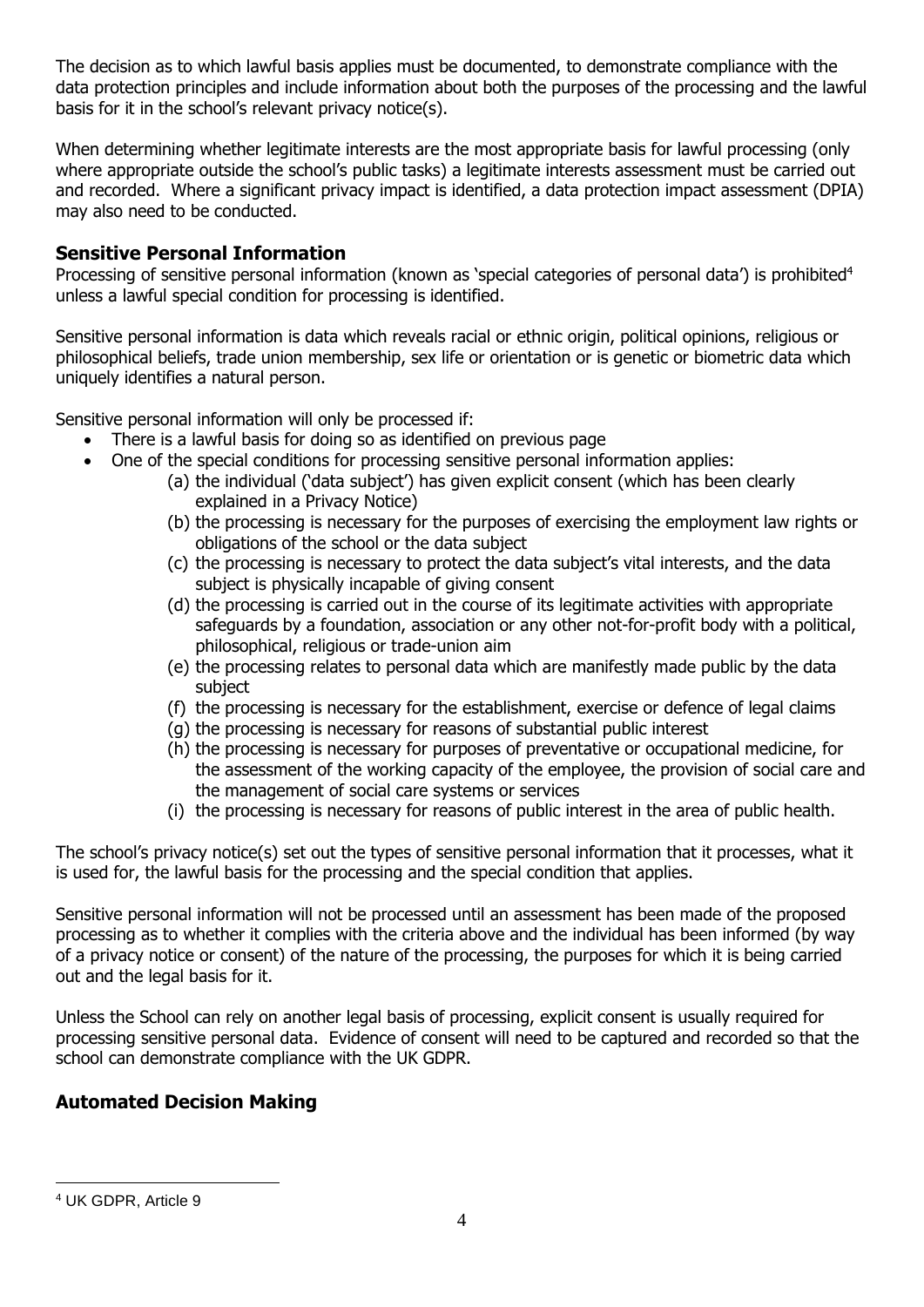Where the school carries out automated decision making (including profiling) it must meet all the principles and have a lawful basis for the processing. Explicit consent will usually be required for automated decision making (unless it is authorised by law or it is necessary for the performance of or entering into a contract).

Additional safeguards and restrictions apply in the case of solely automated decision-making, including profiling. The School must as soon as reasonably possible notify the data subject in writing that a decision has been taken based on solely automated processing and that the data subject may request the school to reconsider or take a new decision. If such a request is received staff must contact the DPO as the school must reply within 21 days.

## **Data Protection Impact Assessments (DPIA)**

All data controllers are required to implement 'Privacy by Design' when processing personal data.

This means the School's processes must embed privacy considerations and incorporate appropriate technical and organisational measures (like pseudonymisation) in an effective manner to ensure compliance with data privacy principles.

Where processing is likely to result in high risk to an individual's data protection rights (for example where a new technology is being implemented) a DPIA must be carried out to assess:

- whether the processing is necessary and proportionate in relation to its purpose
- the risks to individuals
- what measures can be put in place to address those risks and protect personal information.

Staff should adhere to the Data Protection Toolkit for Schools from the DfE with reference to the DPIA template.

When carrying out a DPIA, staff should seek the advice of the DPO for support and quidance and once complete, refer the finalised document to the DPO for sign off.

## **Documentation and records**

Written records of processing activities must be kept and recorded including:

- the name(s) and details of individuals or roles that carry out the processing
- the purposes of the processing
- a description of the categories of individuals and categories of personal data
- categories of recipients of personal data
- details of transfers to international organisations or third countries, including documentation of the transfer mechanism safeguards in place
- retention schedules
- a description of technical and organisational security measures.

As part of the School's record of processing activities the DPO will document, or link to documentation on:

- privacy notices
- records of consent
- controller-processor contracts
- the location of personal information;
- DPIAs and
- Records of data breaches.

Records of processing of sensitive information are kept on: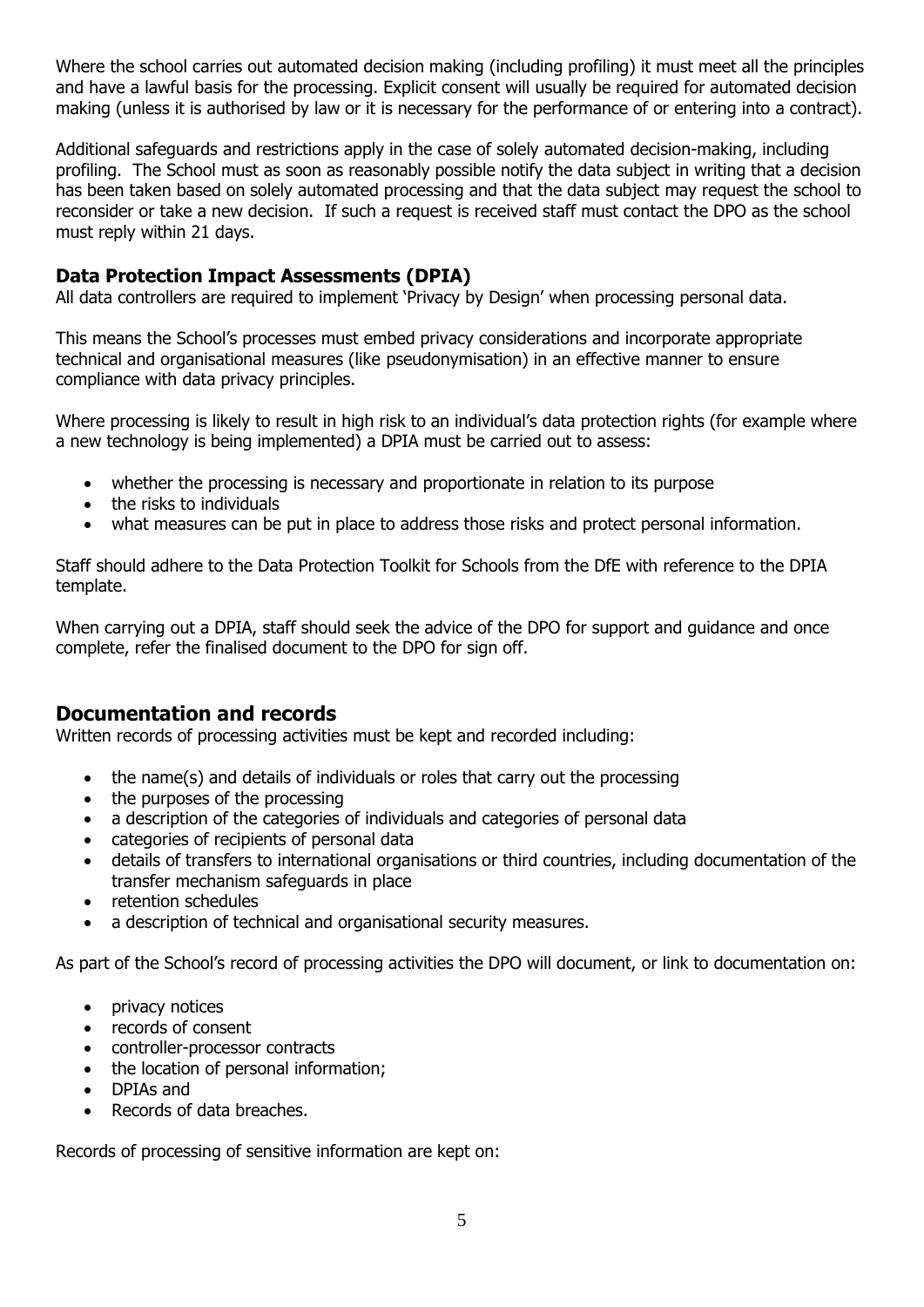- The relevant purposes for which the processing takes place, including why it is necessary for that purpose
- The lawful basis for our processing and
- Whether the personal information is retained or erased in accordance with the Retention Schedule and, if not, the reasons for not following the policy.

The School should conduct regular reviews of the personal information it processes and update its documentation accordingly. This may include:

- Carrying out information audits to find out what personal information is held
- Talking to staff about their processing activities
- Reviewing policies, procedures, contracts and agreements to address retention, security and data sharing.

# **Privacy Notice**

The school will issue privacy notices as required, informing data subjects (or their parents, depending on age of the pupil, if about pupil information) about the personal information that it collects and holds relating to individual data subjects, how individuals can expect their personal information to be used and for what purposes.

When information is collected directly from data subjects, including for HR or employment purposes, the data subject shall be given all the information required by the UK GDPR including the identity of the DPO, how and why the School will use, process, disclose, protect and retain that personal data through a privacy notice (which must be presented when the data subject first provides the data).

When information is collected indirectly (for example from a third party or publicly available source) the data subject must be provided with all the information required by the UK GDPR as soon as possible after collecting or receiving the data. The school must also check that the data was collected by the third party in accordance with the UK GDPR and on a basis which is consistent with the proposed processing of the personal data.

The School will take appropriate measures to provide information in privacy notices in a concise, transparent, intelligible and easily accessible form, using clear and plain language.

The School will issue a minimum of two privacy notices, one for pupil information, and one for workforce information, and these will be reviewed in line with any statutory or contractual changes.

## **Purpose Limitation**

Personal data must be collected only for specified, explicit and legitimate purposes. It must not be further processed in any manner incompatible with those purposes.

Personal data must not be used for new, different or incompatible purposes from that disclosed when it was first obtained unless the data subject has been informed of the new purposes and they have consented where necessary.

#### **Data minimisation**

Personal data must be adequate, relevant and limited to what is necessary in relation to the purposes for which it is processed.

Staff may only process data when their role requires it. Staff must not process personal data for any reason unrelated to their role.

The School maintains a Retention Schedule to ensure personal data is deleted after a reasonable time for the purpose for which it was being held, unless a law requires such data to be kept for a minimum time. Staff must take all reasonable steps to destroy or delete all personal data that is held in its systems when it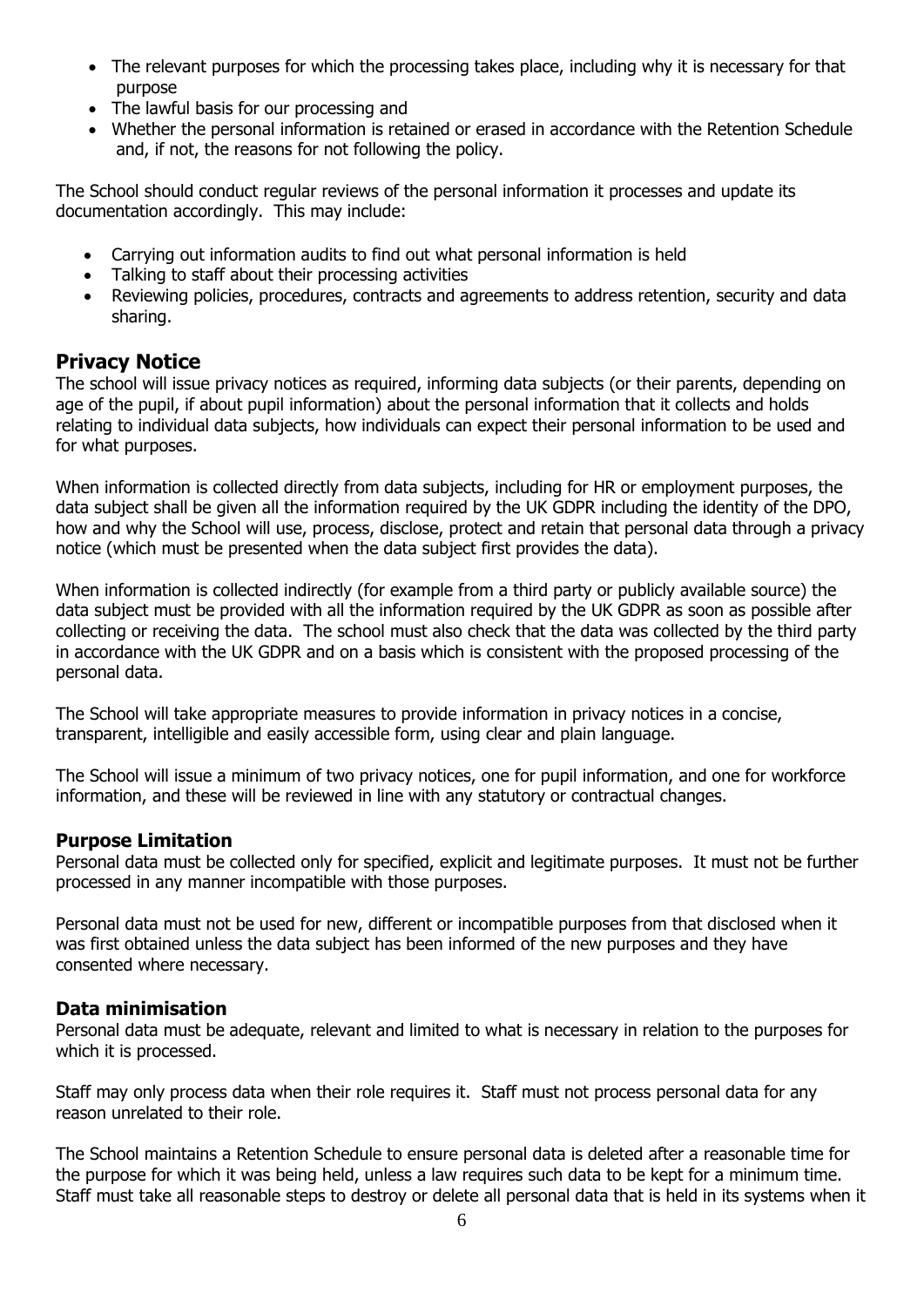is no longer required in accordance with the Schedule. This includes requiring third parties to delete such data where applicable.

Staff must ensure that data subjects are informed of the period for which data is stored and how that period is determined in any applicable Privacy Notice.

# **Individual Rights**

Staff as well as any other 'data subjects' have the following rights in relation to their personal information:

- To be informed about how, why and on what basis that information is processed *(see the relevant* privacy notice)
- To obtain confirmation that personal information is being processed and to obtain access to it and certain other information, by making a subject access request (see Appendix 1 - Procedure for Access to Personal Information)
- To have data corrected if it is inaccurate or incomplete
- To have data erased if it is no longer necessary for the purpose for which it was originally collected/processed, or if there are no overriding legitimate grounds for the processing ('the right to be forgotten')
- To restrict the processing of personal information where the accuracy of the information is contested, or the processing is unlawful (but you do not want the data to be erased) or where the school no longer need the personal information, but you require the data to establish, exercise or defend a legal claim
- To restrict the processing of personal information temporarily where you do not think it is accurate (and the school are verifying whether it is accurate), or where you have objected to the processing (and the school are considering whether the school's legitimate grounds override your interests)
- In limited circumstances to receive or ask for their personal data to be transferred to a third party in a structured, commonly used and machine-readable format
- To withdraw consent to processing at any time (if applicable)
- To request a copy of an agreement under which personal data is transferred internationally.
- To object to decisions based solely on automated processing, including profiling
- To be notified of a data breach which is likely to result in high risk to their rights and obligations
- To make a complaint to the ICO or a Court.

## **Individual Responsibilities**

During their employment, staff may have access to the personal information of other members of staff, suppliers, clients or the public. The school expects staff to help meet its data protection obligations to those individuals.

If you have access to personal information, you must:

- only access the personal information that you have authority to access and only for authorised purposes
- only allow other staff to access personal information if they have appropriate authorisation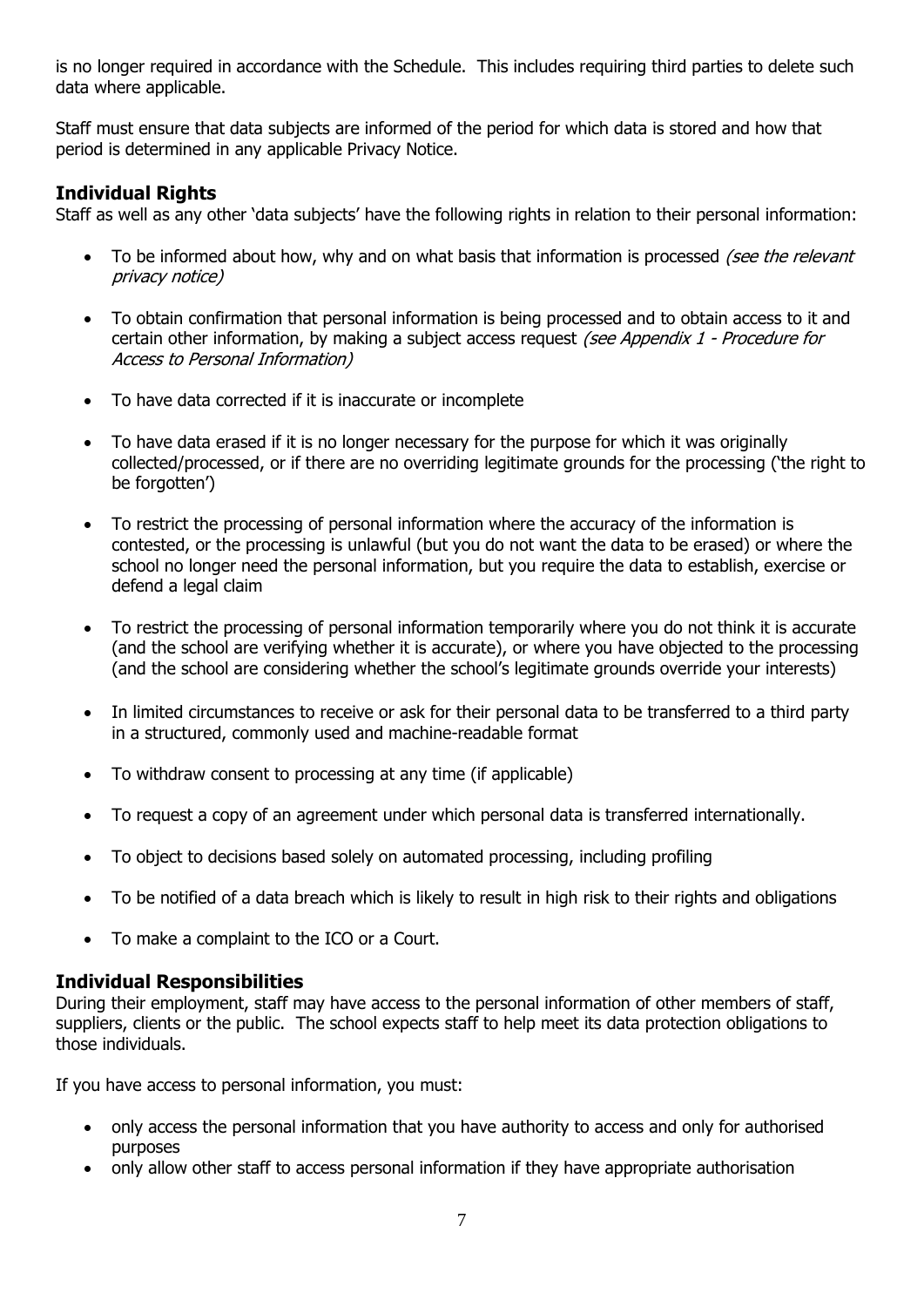- only allow individuals who are not school staff to access personal information if you have specific authority to do so
- keep personal information secure (e.g. by complying with rules on access to premises, computer access, password protection and secure file storage and destruction in accordance with the school's policies)
- not remove personal information, or devices containing personal information (or which can be used to access it) from the school's premises unless appropriate security measures are in place (such as pseudonymisation, encryption or password protection) to secure the information and the device
- not store personal information on local drives or on personal devices that are used for work purposes.

## **Information Security**

The school will use appropriate technical and organisational measures to keep personal information secure, to protect against unauthorised or unlawful processing and against accidental loss, destruction or damage.

All staff are responsible for keeping information secure in accordance with the legislation and must follow their school's acceptable usage policy.

The school will develop, implement and maintain safeguards appropriate to its size, scope and business, its available resources, the amount of personal data that it owns or maintains on behalf of others and identified risks (including use of encryption and pseudonymisation where applicable). It will regularly evaluate and test the effectiveness of those safeguards to ensure security of processing.

Staff must guard against unlawful or unauthorised processing of personal data and against the accidental loss of, or damage to, personal data. Staff must exercise particular care in protecting sensitive personal data from loss and unauthorised access, use or disclosure.

Staff must follow all procedures and technologies put in place to maintain the security of all personal data from the point of collection to the point of destruction. Staff may only transfer personal data to third-party service providers who agree in writing to comply with the required policies and procedures and who agree to put adequate measures in place, as requested.

Staff must maintain data security by protecting the **confidentiality, integrity and availability** of the personal data, defined as follows:

**Confidentiality** means that only people who have a need to know and are authorised to use the personal data can access it;

**Integrity** means that personal data is accurate and suitable for the purpose for which it is processed;

**Availability** means that authorised users can access the personal data when they need it for authorised purposes.

Staff must comply with and not attempt to circumvent the administrative, physical and technical safeguards the school has implemented and maintains in accordance with the UK GDPR and DPA.

Where the school uses external organisations to process personal information on its behalf, additional security arrangements need to be implemented in contracts with those organisations to safeguard the security of personal information. Contracts with external organisations must provide that:

- the organisation may only act on the written instructions of the school
- those processing data are subject to the duty of confidence
- appropriate measures are taken to ensure the security of processing
- sub-contractors are only engaged with the prior consent of the school and under a written contract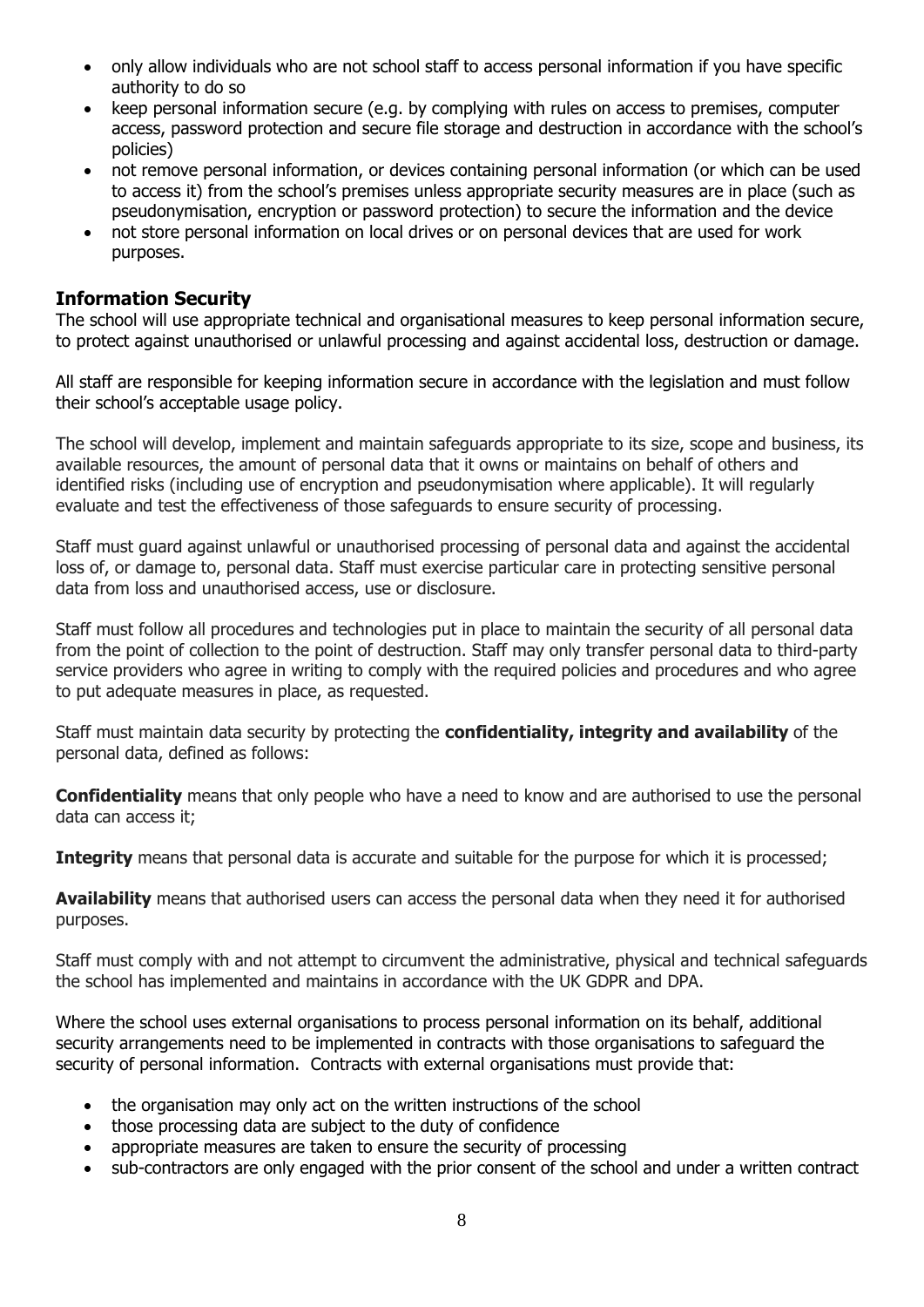- the organisation will assist the school in providing subject access and allowing individuals to exercise their rights in relation to data protection
- the organisation will delete or return all personal information to the school as requested at the end of the contract
- the organisation will submit to audits and inspections, provide the school with whatever information it needs to ensure that they are both meeting their data protection obligations, and tell the school immediately if it does something infringing data protection law.

Before any new agreement involving the processing of personal information by an external organisation is entered into, or an existing agreement is altered, the relevant staff must seek approval from the DPO.

#### **Storage and retention of personal information**

Personal data will be kept securely in accordance with the school's data protection obligations.

Personal data should not be retained for any longer than necessary. The length of time data should be retained will depend upon the circumstances, including the reasons why personal data was obtained. Staff should adhere to the KCC Information Management Toolkit for Schools on KELSI with reference to the Record Retention Schedule, available at the following link:

[http://www.kelsi.org.uk/data/assets/word\\_doc/0012/60213/InformationManagementToolkitforSchoolsv4-](http://www.kelsi.org.uk/data/assets/word_doc/0012/60213/InformationManagementToolkitforSchoolsv4-2.docx) [2.docx](http://www.kelsi.org.uk/data/assets/word_doc/0012/60213/InformationManagementToolkitforSchoolsv4-2.docx)

Personal information that is no longer required will be deleted in accordance with the Schools Record Retention Schedule.

#### **Data breaches**

A data breach may take many different forms:

- Loss or theft of data or equipment on which personal information is stored
- Unauthorised access to or use of personal information either by a member of staff or third party
- Loss of data resulting from an equipment or systems (including hardware or software) failure
- Human error, such as accidental deletion or alteration of data
- Unforeseen circumstances, such as a fire or flood
- Deliberate attacks on IT systems, such as hacking, viruses or phishing scams
- Blagging offences where information is obtained by deceiving the organisation which holds it

The school must report a data breach to the Information Commissioner's Office (ICO) without undue delay and where possible within 72 hours, if the breach is likely to result in a risk to the rights and freedoms of individuals. The school must also notify the affected individuals if the breach is likely to result in a high risk to their rights and freedoms.

Staff should ensure they inform their line manager/DPO/Head teacher immediately that a data breach is discovered and make all reasonable efforts to recover the information, following the school's agreed breach reporting process.

#### **Training**

The school will ensure that staff are adequately trained regarding their data protection responsibilities.

#### **Consequences of a failure to comply**

The school takes compliance with this policy very seriously. Failure to comply puts data subjects whose personal information is being processed at risk and carries the risk of significant civil and criminal sanctions for the individual and the school and may in some circumstances amount to a criminal offence by the individual.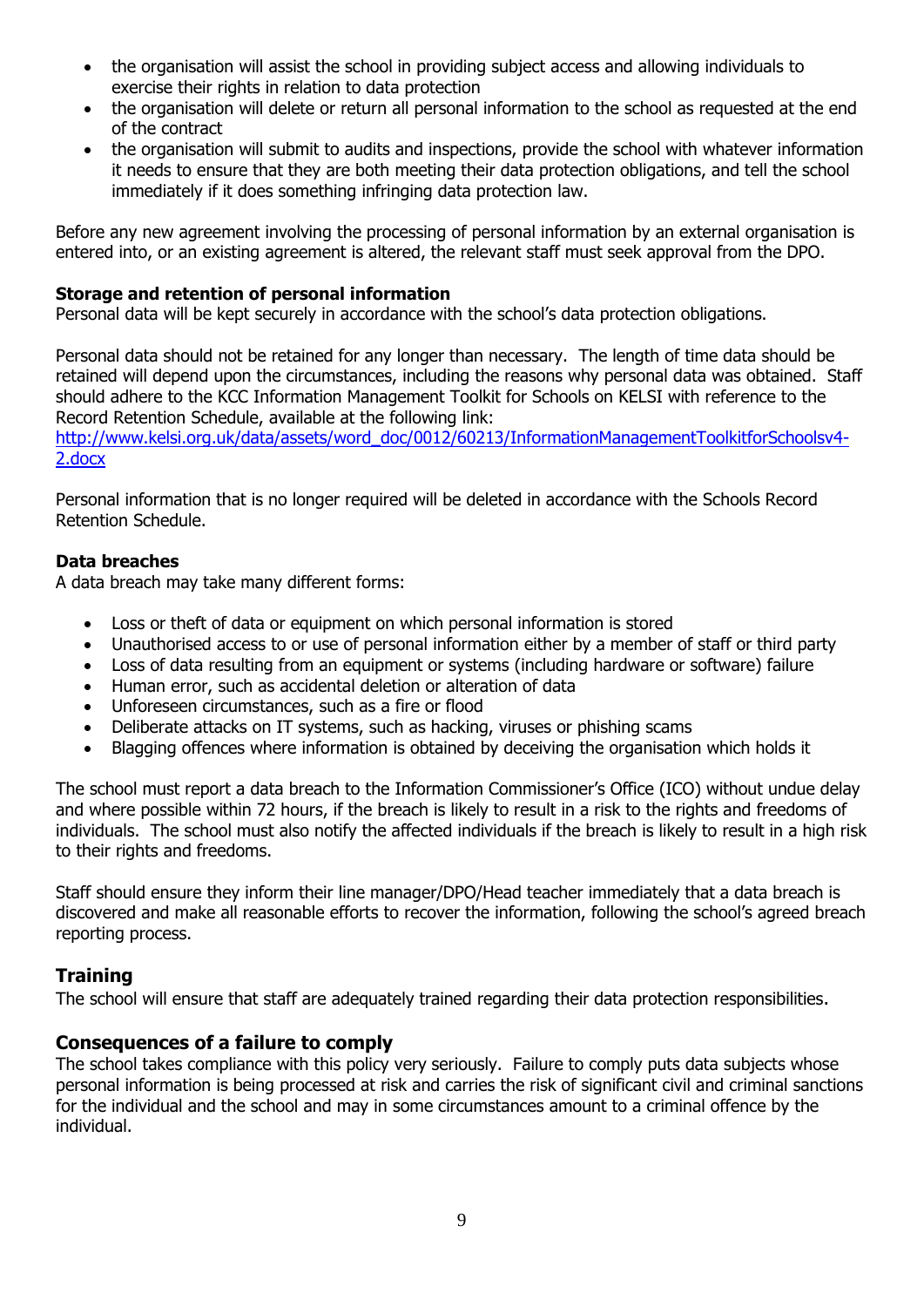Any failure to comply with any part of this policy may lead to disciplinary action under the school's procedures and this action may result in dismissal for gross misconduct. If a non-employee breaches this policy, they may have their contract terminated with immediate effect.

If you have any questions or concerns about this policy, you should contact your line manager or the school's DPO.

## **Review of Policy**

This policy will be updated as necessary to reflect best practice or amendments made to the UK GDPR or DPA.

# **The Supervisory Authority in the UK**

Please follow this link to the ICO's website ([https://ico.org.uk/\)](https://ico.org.uk/) which provides detailed guidance on a range of topics including individuals' rights, data breaches, dealing with subject access requests, how to handle requests from third parties for personal data etc.

# **Glossary**

**Automated Decision-Making (ADM):** when a decision is made which is based solely on automated processing (including profiling) which produces legal effects or significantly affects an individual. The UK GDPR prohibits automated decision-making (unless certain conditions are met) but not automated processing.

**Automated Processing:** any form of automated processing of personal data consisting of the use of personal data to evaluate certain personal aspects relating to an individual, in particular to analyse or predict aspects concerning that individual's performance at work, economic situation, health, personal preferences, interests, reliability, behaviour, location or movements. profiling is an example of automated processing.

**Consent:** agreement which must be freely given, specific, informed and be an unambiguous indication of the data subject's wishes by which they, by a statement or by a clear positive action, which signifies agreement to the processing of personal data relating to them.

**Data Controller** means the natural or legal person, public authority, agency or other body which, alone or jointly with others, determines the purposes and means of the processing of personal data. It is responsible for establishing practices and policies in line with the UK GDPR. The school is the Data Controller of all personal data relating to its pupils, parents and staff.

**Data Subject:** a living, identified or identifiable individual about whom we hold personal data. Data Subjects may be nationals or residents of any country and may have legal rights regarding their personal data.

**Data Privacy Impact Assessment (DPIA):** tools and assessments used to identify and reduce risks of a data processing activity. DPIA can be carried out as part of Privacy by Design and should be conducted for all major systems or business change programs involving the processing of personal data.

**Data Protection Officer (DPO):** the person required to be appointed in public authorities under the UK GDPR.

**EEA:** the 28 countries in the EU, and Iceland, Liechtenstein and Norway.

**Explicit Consent:** consent which requires a very clear and specific statement (not just action).